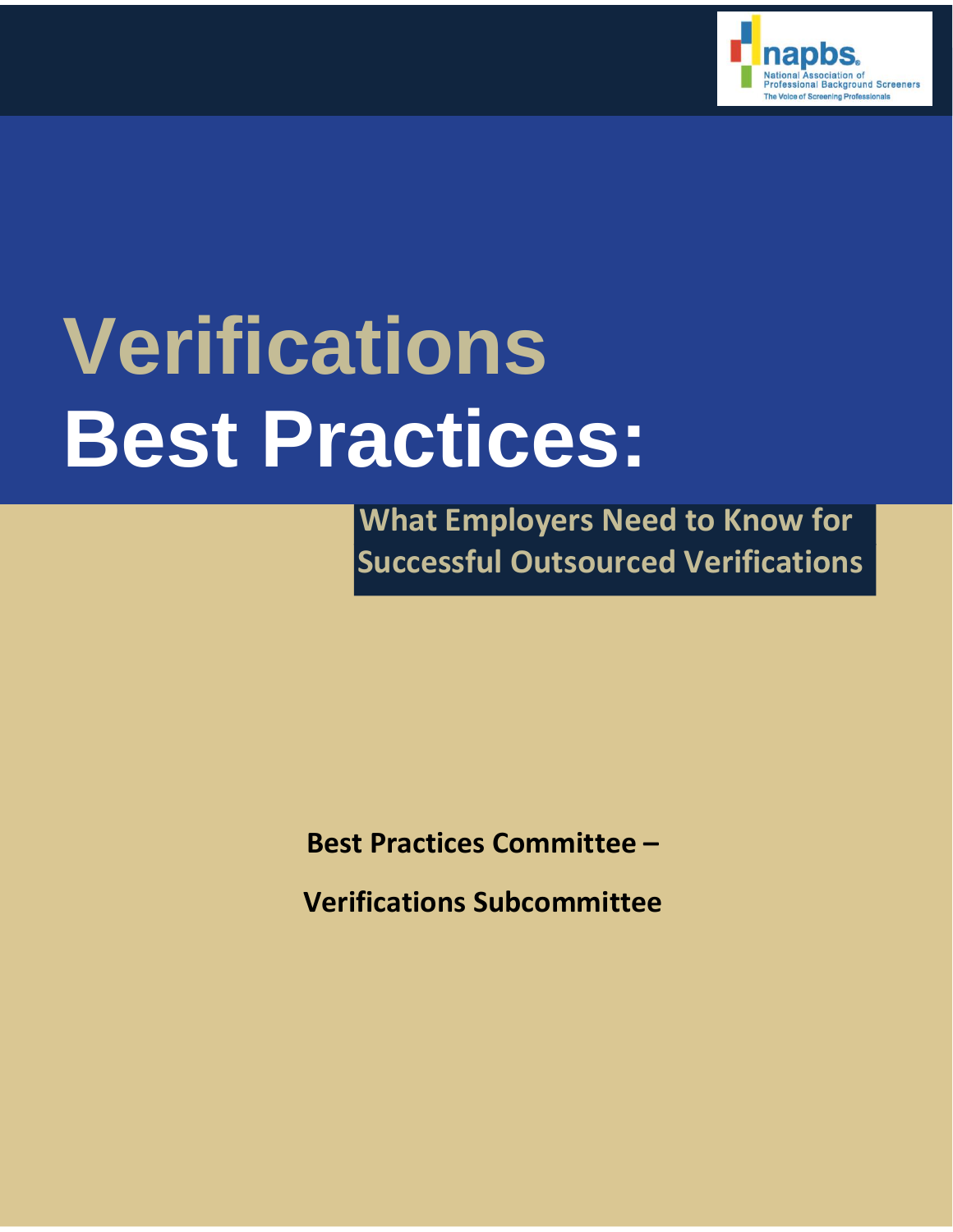#### **NAPBS Copyright Notice and Disclaimer**

#### **Version 2.2 November 2014 (the "NAPBS License" or the "License")**

This document is published by the National Association of Professional Background Screeners (NAPBS). Copyright © 2014. All rights reserved. "NAPBS©" is a trade name of the "National Association of Professional Background Screeners." No derivative work or altered versions of a Work by NAPBS may be trademarked or labeled in reference to NAPBS or any of its trademark(s) or service mark(s) without NAPBS's prior written approval.

DISCLAIMER: The following information is provided by NAPBS for general educational and informational purposes only and is not legal advice, expressed or implied. If you need legal advice, consult with a qualified licensed attorney.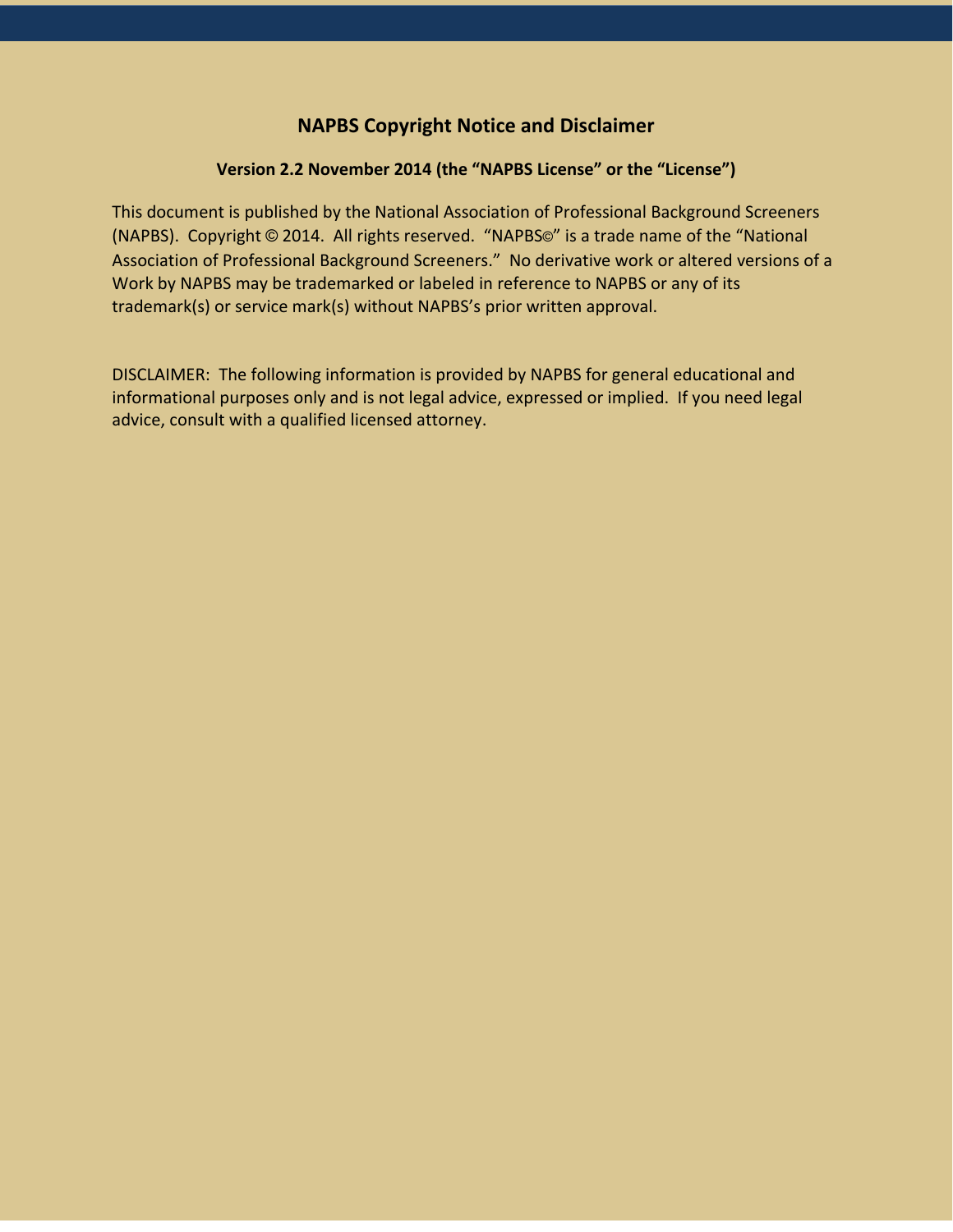

## **Table of Contents**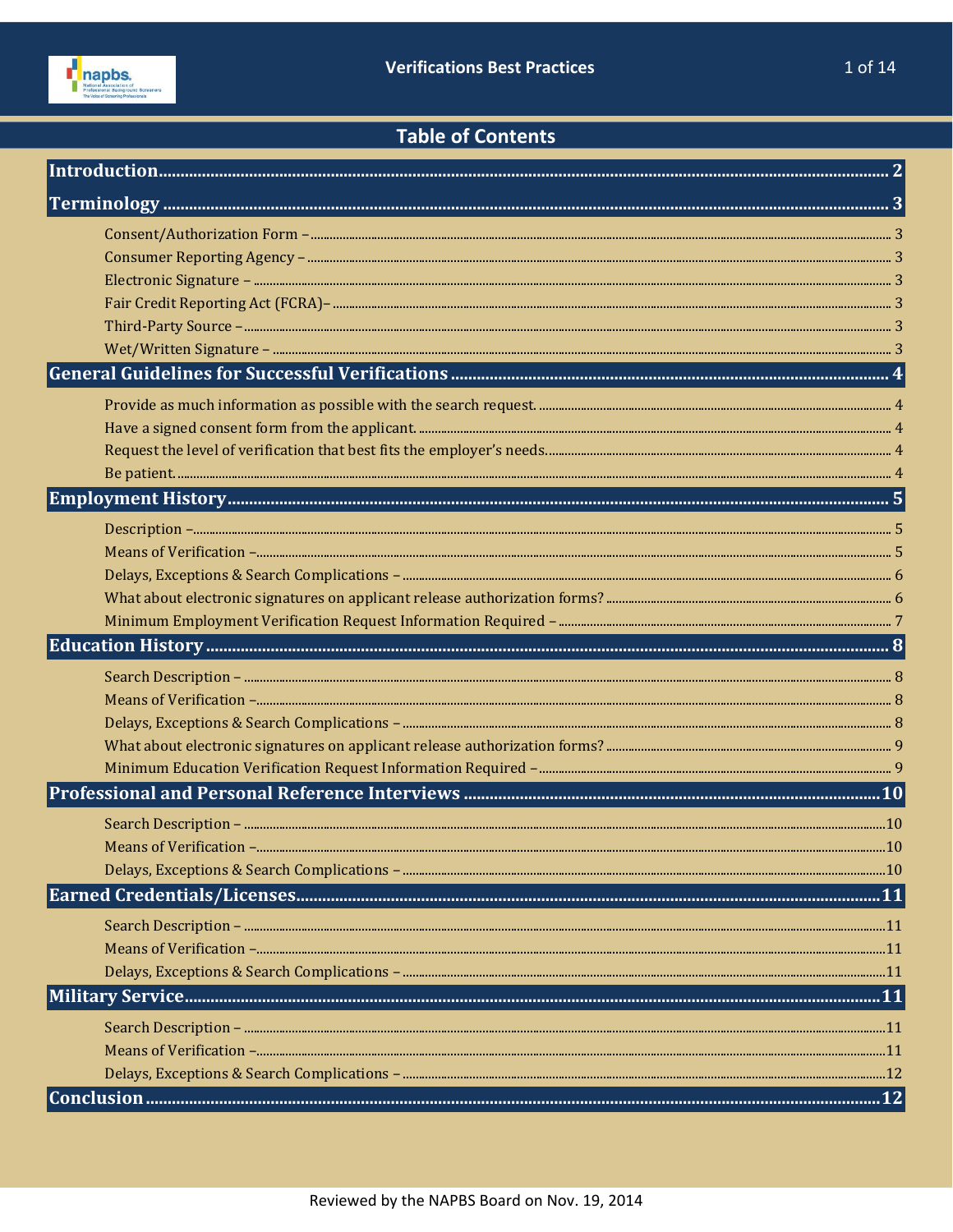

## **Verifications Best Practices: What Employers Need to Know for Successful Outsourced Verifications**

## <span id="page-3-0"></span>**Introduction**

Verification of a job applicant's professional and educational history, or other provided information, is critical to confirming a candidate's qualifications. A major concern in the hiring process in any industry is falsification of information on a resume or application; however, verifying credentials will help identify discrepancies which can save your company time and money in the long run. Verifications may be undertaken by the employer, but due to the time and cost associated with this process, many elect to outsource them to a background screening company.

The most common verification services include the following:

- **Employment History**
- **Education History**
- **Professional and Personal Reference Interviews**
- **Earned Credentials/Licenses**
- **Military Service**

Verifications are more labor intensive than other types of background checks and may require employer participation in order to be completed successfully and in a timely fashion.

This document is created for employers who wish to outsource the verification process to background screening companies, also known as Consumer Reporting Agencies (CRA). Even though the verification is outsourced, the employer still plays a critical role in the successful completion of a verification request by providing proper and complete information early in the process. Complete information provided to the CRA minimizes the potential for delays. This document discusses some of the actions an employer can take in order to improve the turnaround time and probability of successful outsourced verifications.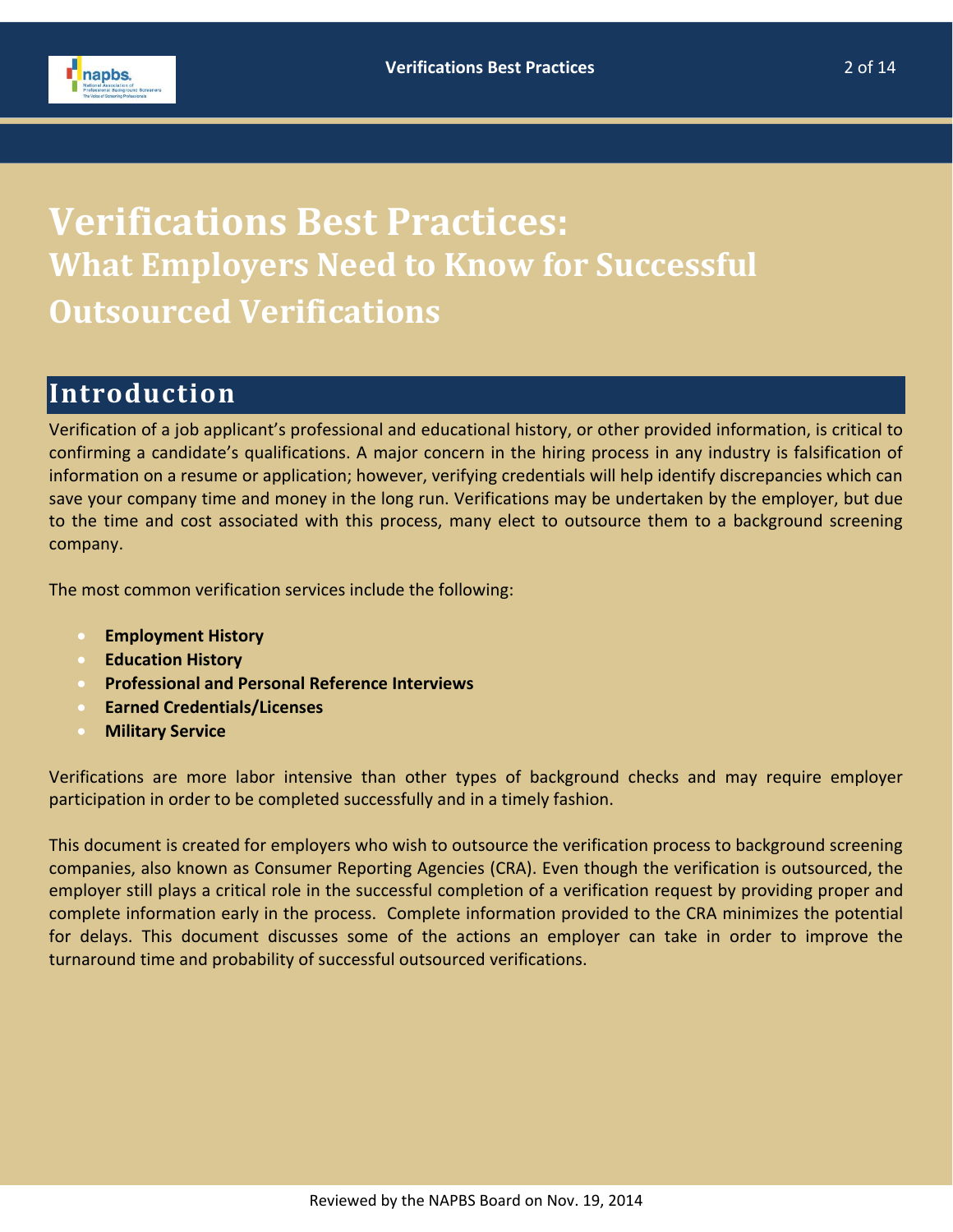



## <span id="page-4-0"></span>**Terminology**

The following are common terms an employer should know when discussing verifications.

#### <span id="page-4-1"></span>**Consent/Authorization Form –**

The form signed by the applicant that authorizes the background check under the guidelines of the federal Fair Credit Reporting Act (FCRA).

#### <span id="page-4-2"></span>**Consumer Reporting Agency –**

This is also known as a CRA. Background screening companies are Consumer Reporting Agencies (CRA), as defined by the Fair Credit Reporting Act.

#### <span id="page-4-3"></span>**Electronic Signature –**

This is a signature that is completed electronically, rather than signing a name with a pen or pencil. Special requirements must be met for an electronic signature to be valid in a court of law.

### <span id="page-4-4"></span>**Fair Credit Reporting Act (FCRA)–**

This is the set of federal regulations administered by the Federal Trade Commission (FTC) and the Consumer Financial Protection Bureau (CFPB) that governs CRAs. See www.ftc.gov for more information on the FCRA. States may also have laws, typically more restrictive, that complement the FCRA.

#### <span id="page-4-5"></span>**Third-Party Source –**

These are organizations, generally established on a for-profit basis, that are contracted by institutions and/or employers to handle verifications of their current or former employees or students so that their own HR and administrative staff don't have to process these requests. These third parties gather and maintain information from the institutions and employers they represent, and they charge a fee to access that information. Typically, institutions and employers who contract with third-party sources to provide verifications will not provide this information themselves but will refer all requests for verifications to the third-party source.

#### <span id="page-4-6"></span>**Wet/Written Signature –**

A wet/written signature is completed by the subject by signing the name in pen or pencil and may include a mouse signature.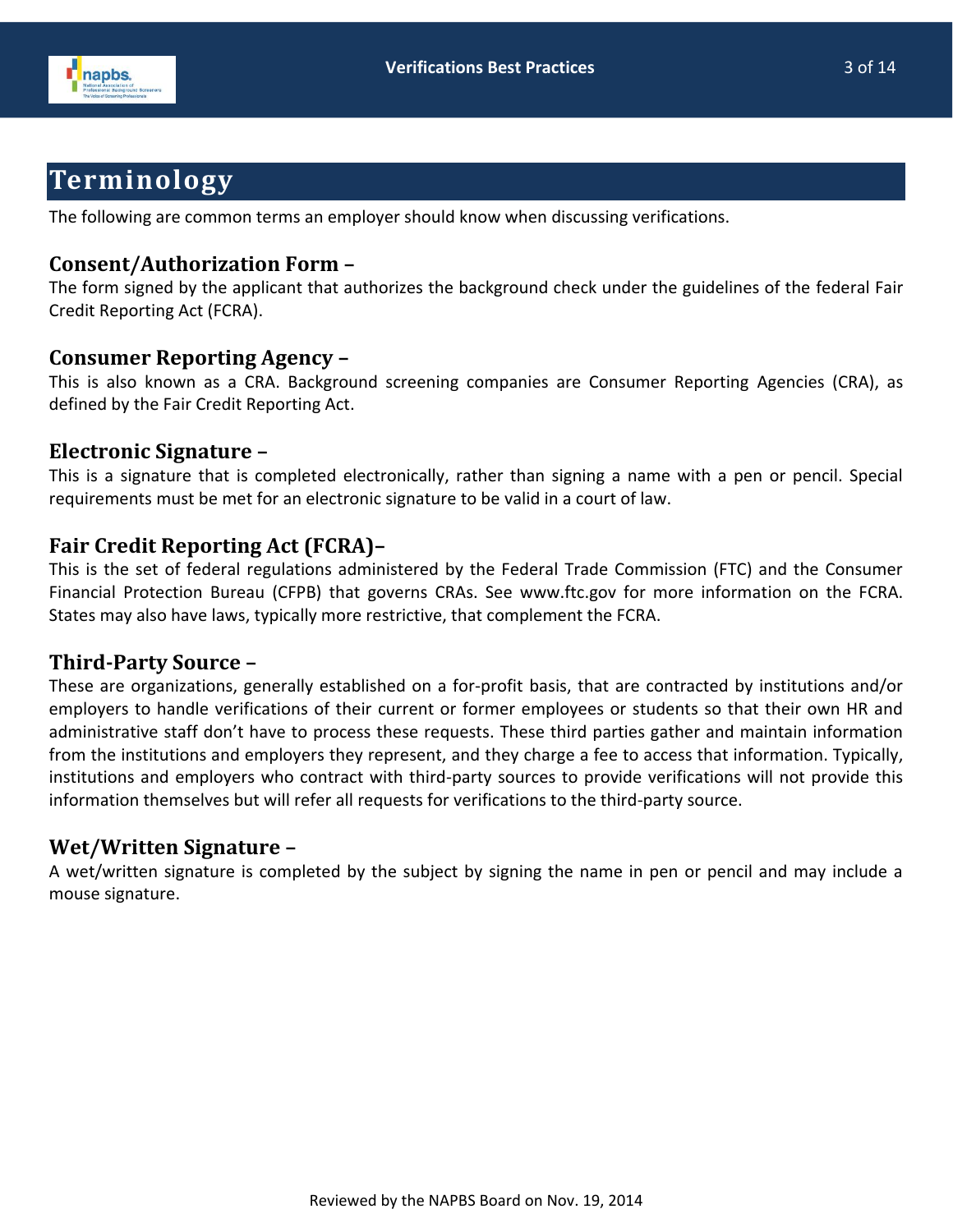

## <span id="page-5-0"></span>**General Guidelines for Successful Verifications**

#### <span id="page-5-1"></span>**Provide as much information as possible with the search request.**

The full employer or school name, city and state information, candidate name used at the institution, and full contact information for a reference are critical. Time spent by the CRA researching phone numbers and contact information can cause delays and result in longer turnaround time. Typically, the more information provided to the CRA will result in quicker turnaround time. Additionally, because many previous employers will only verify the information that the CRA has in their system, as opposed to releasing information freely, the more information the CRA is given by the candidate and employer, the more information that can be verified by the previous employer or school. It is also important to provide the correct name the record can be found under. For example, if a candidate has been married and you are verifying her high school diploma, her diploma record is most likely under her maiden name. Other important information to provide is graduation date for education verifications and employment dates and title for employment verifications.

#### <span id="page-5-2"></span>**Have a signed consent form from the applicant.**

Unlike many other types of background searches, verifications may require that a copy of the applicant's consent be provided to the CRA in order for them to complete the verification. Some sources, especially educational institutions, may have a policy in place that requires a copy of a "wet" signature (as opposed to an electronic signature) consent prior to releasing information.

#### <span id="page-5-3"></span>**Request the level of verification that best fits the employer's needs.**

Have the CRA conduct a simple or standard verification, obtaining only the required amount of information needed for you to make a hiring decision. If a subject's previous salary or GPA is not important in the hiring process, don't ask the CRA to obtain it. Acquiring sensitive information, such as salary or GPA, and asking custom questions has a likelihood of increasing your costs and extending turnaround times.

#### <span id="page-5-4"></span>**Be patient.**

In some cases, the source of the information to be verified does not view a timely response to be a priority. Employers, schools and references are often busy with their primary duties. Providing timely and/or lengthy verifications can take up valuable time from these sources, particularly if the information is old or archived. Some sources may be unwilling to respond to verification requests. In these situations, it can sometimes be helpful to get the applicant involved in the process to familiarize their previous employer with the CRA, and relay the importance of the verification for their future employment.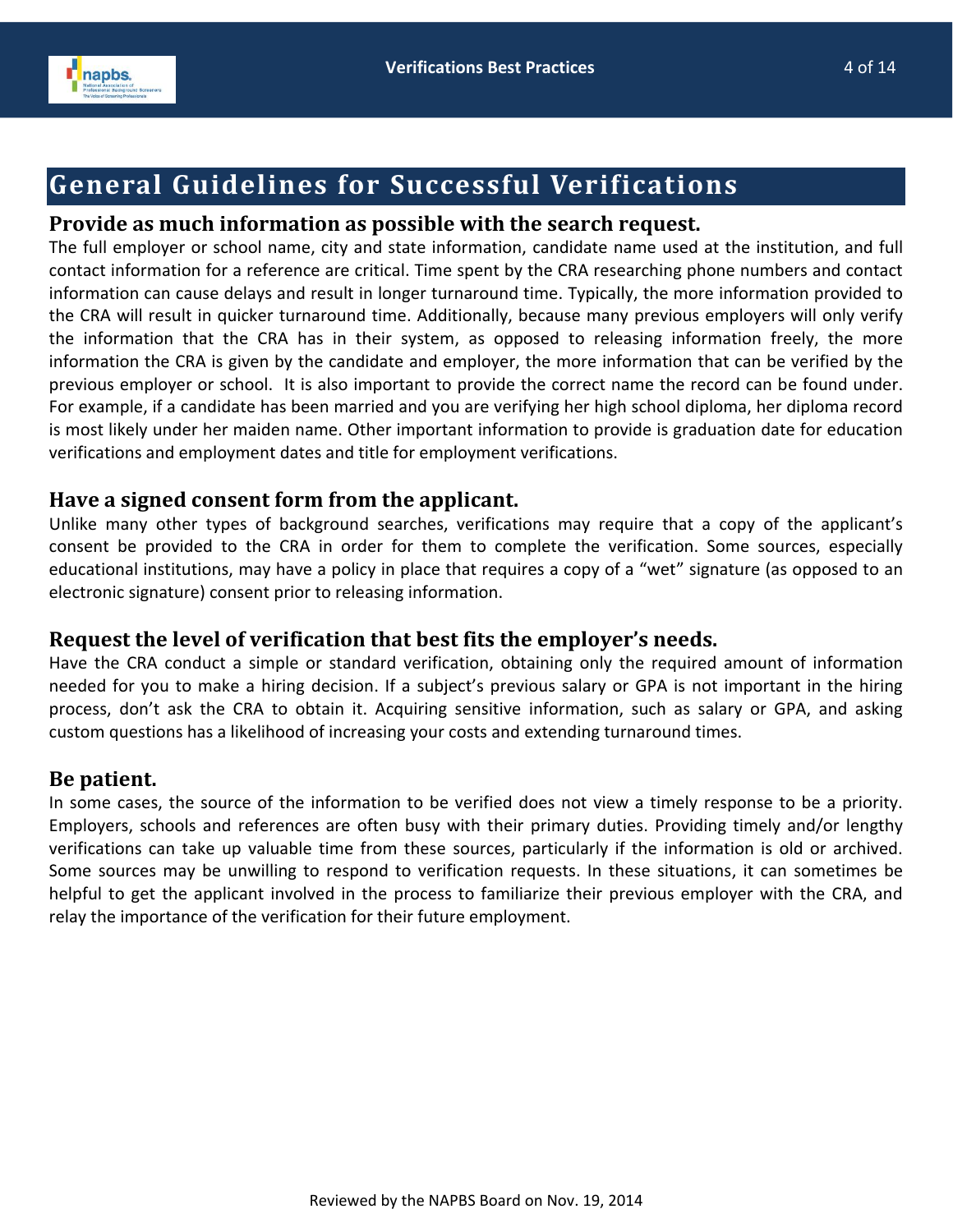

## <span id="page-6-0"></span>**Employment History**

#### <span id="page-6-1"></span>**Description –**

A verification of employment history typically provides a confirmation from the employer of dates of employment and position held, as well as the name and position of the verifier. The information that is verified is typically provided by the applicant on an application form or resume. The employment verification can also include reason for leaving, eligibility for rehire, salary information, employment status, etc.; however, some sources may have a policy that prevents the release of some or all of this information. They may also have policies that only allow confirmation of information provided by the CRA (i.e., they cannot correct any erroneous information provided by the applicant, but can say if they agree with that information or not).

**Helpful Hint**: **Find out the standard questions offered by your CRA. If you are interested in more in-depth questions, contact your CRA to learn what options are offered. If the sources are willing to answer additional questions, an employer can gain very valuable insight as to whether or not the applicant is a viable applicant.**

Expanded information would typically be obtained from a manager, supervisor or peer. With these, you may be able to obtain detailed information as to the individual's relevant skills, time management, disciplinary actions, character, work habits, and personal characteristics. In addition, customized questions based on specific industry may be also be utilized.

**Helpful Hint**: **Managers and supervisors are ideal contacts for a professional reference; however, for employment data, the best resource is a Human Resources or Payroll Department. Every company has a different process to verify information, but verifiers must be mindful of whom the verifying party is to ensure you are receiving legitimate verification information.**

Asking questions beyond factual items (dates, position, salary, etc.) means the background report received by the employer will most likely be considered an Investigative Consumer Report, governed by FCRA § 606. In this case, the employer has additional responsibilities under the Act, including but not limited to additional disclosure requirements. Also, some states have unique Investigative Consumer Report requirements beyond the federal FCRA that may be applicable.

**Helpful Hint: Keep the verification to factual questions, if only a standard verification is required. Asking custom questions may result in an additional and unnecessary burden on all involved parties.**

#### <span id="page-6-2"></span>**Means of Verification –**

Employment verifications are primarily conducted via telephone, and some prefer or require verification requests to be submitted by facsimile, email, or U.S. postal mail. However; in the last 5-10 years, a growing number of large employers have moved to outsourcing their employee/payroll files to third-party organizations to perform the verifications service. In these cases, the employer will not accept any direct requests for verifications, but instead will refer all verification requests to the third-party source. The third-party source charges the requestor a fee to obtain the information, typically ranging from \$10 - \$25. Most CRAs pass these fees on to customers as a separate charge item, while others incorporate them into the price of their verification products. Salary information from third-party sources may also be available with a PIN number that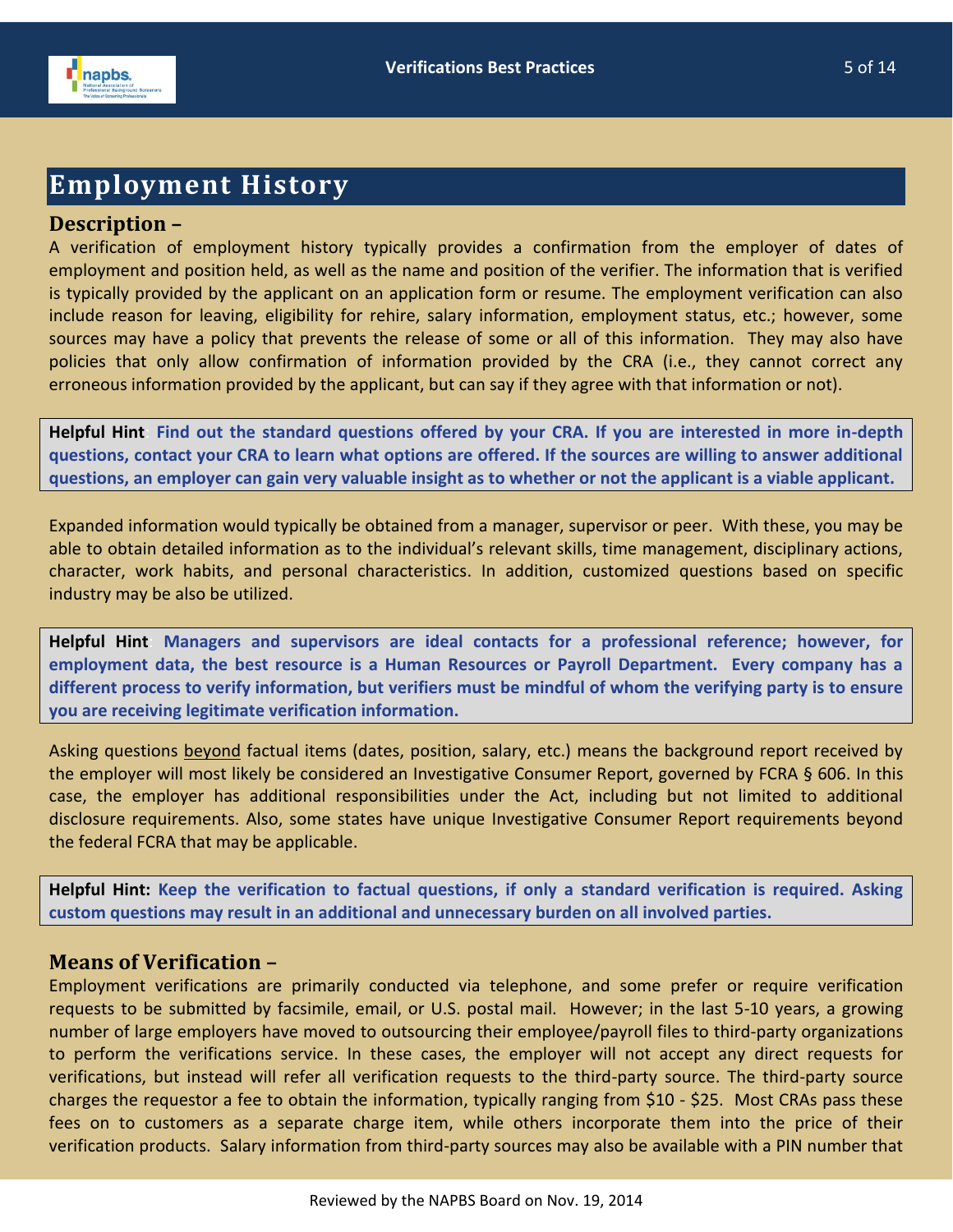

must be obtained in advance from the applicant. Under these circumstances, if you require the CRA to retrieve this information, the applicant must be involved and a delay is likely.

**Helpful Hint: A CRA has no choice in using these third-party providers and a fee is always involved. Ask your CRA what the common fees are so that you can budget appropriately.**

#### <span id="page-7-0"></span>**Delays, Exceptions & Search Complications –**

CRAs are subject to the discretion and willingness of human resource departments, human resource professionals, payroll departments and employers to return requested information in a timely manner. Most CRAs will place several calls over a period of days to an employer in order to obtain the verification, but the number of calls placed will rarely be unending as there is a diminishing rate of success with each additional call. Most CRAs may have a policy of a standard maximum number of calls placed, and beyond that, the verification request is typically closed and the employer is charged for the service. The CRA may or may not re-open the verification should the previous employer call back after the search has been closed. Also, there may or may not be a fee imposed to re-open a search if additional information is provided by the applicant after the fact.

**Helpful Hint: Find out what your CRA's standard number of calls is before they close the search. Also, learn how they handle information returned from the source after the search has been closed.**

On occasion, an employer may require the CRA to communicate via U.S. Postal Mail or with a facsimile request providing the verification questions. This may cause delays that cannot be controlled by the CRA, especially if mail must be used to complete the verification.

Additionally, some employers require a copy of a signed consent or authorization before providing any verification information to the CRA (or directly to you). Other employers may provide a limited verification without a copy of a signed consent, but for certain questions (e.g., salary or subjective questions) a signed consent is required prior to releasing that information. This is an example of the benefit of selecting the type of verification that best suits your company's needs. If salary or performance information is not needed for the hiring decision, don't request it from the CRA. This will reduce the burden of providing copies of signed consents and will help get results back to you more quickly.

**Helpful Hint: Some CRAs encourage clients to email, fax or upload (into the CRA's web-based system) a copy of each subject's signed consent form if a verification service is requested. This will allow the CRA to complete the search more quickly, since they will not need to contact you for copies of signed releases when they are required. Find out if your CRA uses this practice and how they would like the forms to be sent.**

Also of note, some employers have policies that will not allow supervisors to give references or permit the release of information other than dates of employment and position. It is rare that a CRA is able to circumvent these employer policies.

#### <span id="page-7-1"></span>**What about electronic signatures on applicant release authorization forms?**

Former and current employers may hesitate to respond when provided with an electronically signed release authorization. However, this hesitation does not make the signature any less valid. In 2000, the Electronic Signatures in Global and National Commerce Act (E-Sign Act) went into effect, which states that neither contracts nor signatures should be denied legal effect solely because they are in electronic form. In light of the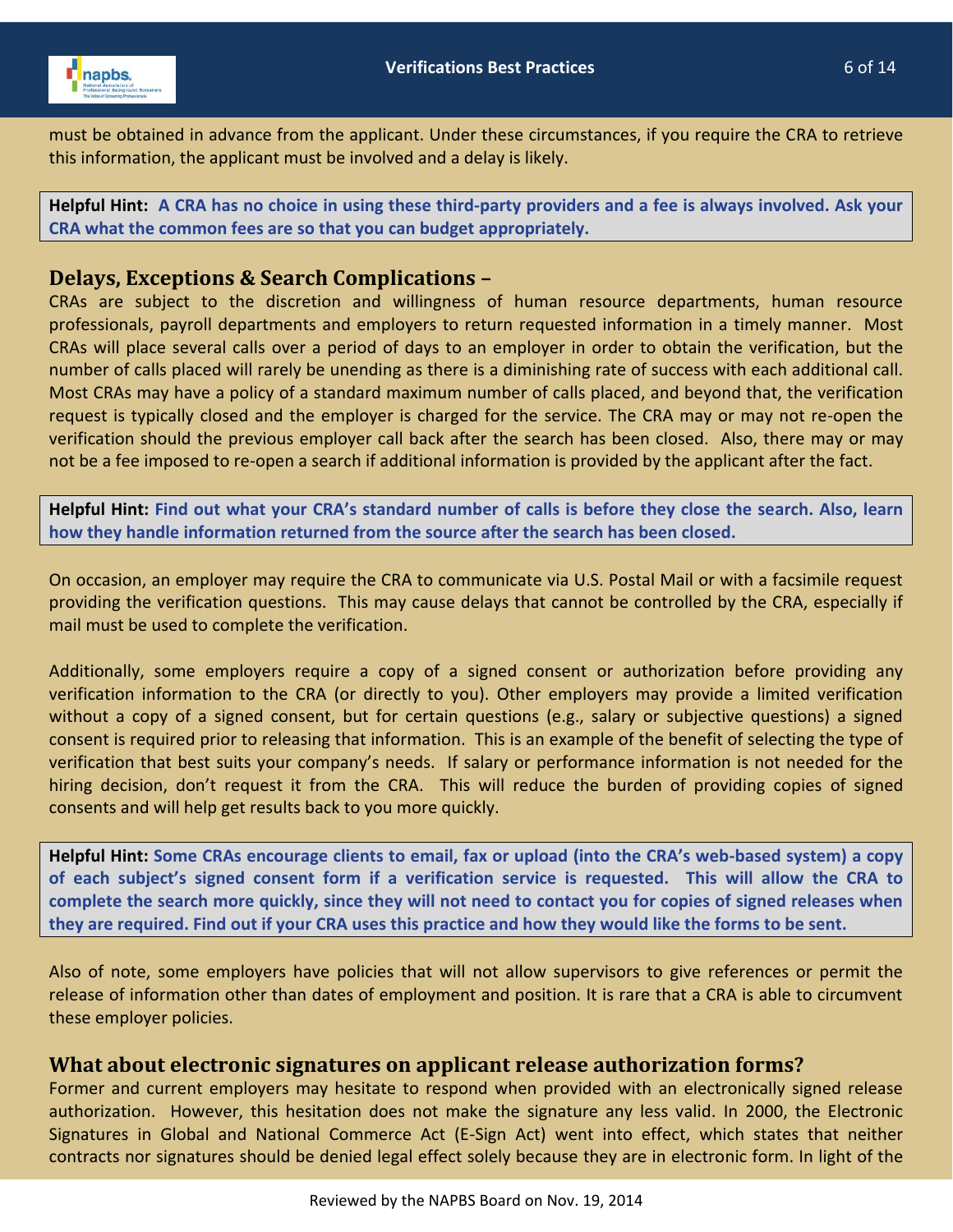

E-Sign-Act, many Disclosure and Authorization forms today are signed electronically, and if they are in compliance with the Act, they should be accepted by past employers and educational institutions. However, with change there often comes resistance. For instance, some entities may initially refuse to accept an electronic signature altogether and debating the legitimacy of the signature with that individual or entity can cost precious time and delay an otherwise qualified job applicant's potential placement.

**Helpful Hint: To minimize the potential for this resistance, as well as educate outside entities as to the validity of electronic signatures, NAPBS has created a document titled "Letter to Third Party Requesting Acceptance of Electronic Signature" which can be found by clicking [here](http://pubs.napbs.com/pub/EE41D758-CA80-7E2E-86C2-3B17D5D27FE2) (login may be required). When verification requests are accompanied by electronically signed release/authorization forms and a customized copy of this letter, with or without your company's and the NAPBS logo, recipients that are otherwise unaware of, or uncomfortable with electronic signatures may be inclined to take the information in consideration and respond quickly to the request without questioning the signature's legitimacy.**

#### <span id="page-8-0"></span>**Minimum Employment Verification Request Information Required –**

The following information is the minimum that should be provided to the CRA for a successful verification:

- Applicant name when employed
- Full name of company
- Dates of employment (Start and End Date)
- Job title
- Contact phone number (or minimum of city/state the company is located in)

**Helpful Hint: It may be tempting to provide the CRA with only the employer name, since it's the easiest piece of information to obtain from the subject. However; some companies will only confirm or deny data provided to them and nothing else, so providing as much information as possible is recommended so the CRA can then complete the verification the first time with all information at hand.**

**Also, the name, or part of a name alone may not be enough for the CRA to find the source, especially with respect to small employers, employers with common names, or franchises. The name of the company is obviously important and if it is a division within a company, it is also helpful to know that, as records may be stored in separate locations. Similarly, the applicant should be told clearly that if they worked as a temporary worker, the name of the employer should be that of the temporary agency and not of the employer where the subject was assigned.**

Providing a valid employer phone number and address (or city and state at a minimum) will help improve overall turn-around time by minimizing the amount of time a CRA has to spend researching employer contact information. Additionally, if a manager, supervisor or peer interview is required, it is crucial to have the name of that individual. If such an interview is not required, it is still often helpful to have the name of a manager or supervisor in case the past employer is experiencing difficulty finding the applicant's file.

Finally, consider how your own company responds to employment verification requests from CRAs and other employers. Encourage your Human Resources staff to respond to requests in a timely manner in order to provide the same courtesy to other employers that your company requests from them.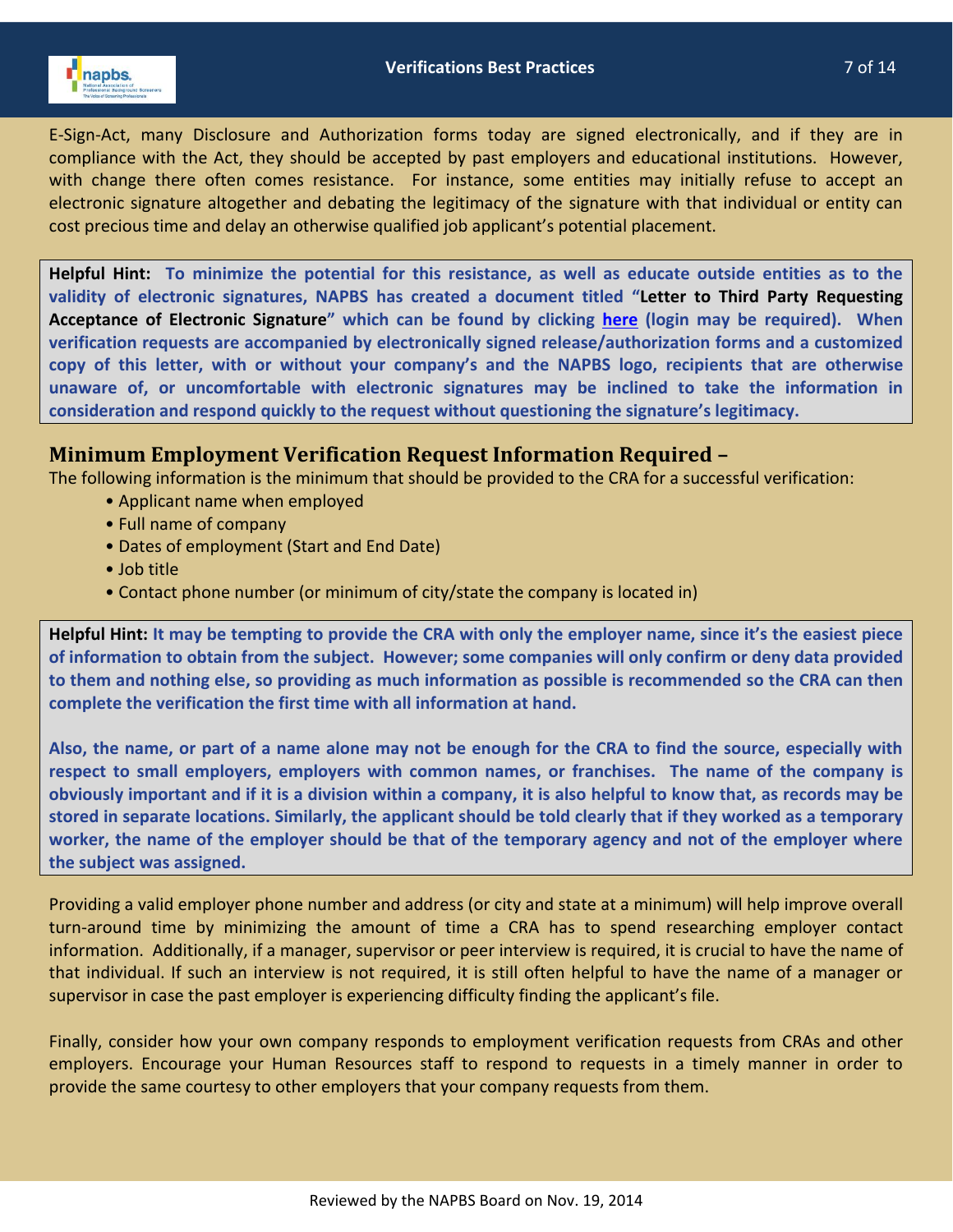

## <span id="page-9-0"></span>**Education History**

#### <span id="page-9-1"></span>**Search Description –**

Provides confirmation of attendance and/or completion of high school, GED and/or degree, along with the institution name, location, date received or dates of enrollment and a description of a degree received (i.e. diploma, GED or degree).

#### <span id="page-9-2"></span>**Means of Verification –**

Telephone, facsimile and email communications are the most common means to obtain confirmation of completion and fulfillment of institution requirements. Additionally, some institutions do require a postal mailed request. However, in recent years, a steadily growing number of institutions have outsourced their enrollment and graduation information to third-party organizations. In these cases, the institution will not accept any direct requests for verifications, and will instead refer all such requests to the third-party source. The third-party source charges the CRA a fee to obtain the information, which typically range from \$5 - \$25. Some CRAs may pass these fees on to customers as separate charges, while others may incorporate these fees into the total price of their verification service.

**Helpful Hint: A CRA has no choice in using these third-party providers and a fee is always involved. Ask your CRA what the common fees are so that you can budget appropriately.**

#### <span id="page-9-3"></span>**Delays, Exceptions & Search Complications –**

The following items may result in delays, exceptions, and complications:

- Institutions, especially high schools, rarely file student history by Social Security Number (SSN). The information is filed by the name the subject used while attending and the graduation or attendance dates. Colleges and universities typically file records under SSN, but depending on the age of the record, some may file information by name at time of attendance and dates, or according to the specific college, school or department attended or major declared. To protect against identity theft incidences, fewer colleges and universities will allow records to be obtained via SSN or may use a truncated or abbreviated SSN.
- Some GED verifications must be completed by postal mail, which may take weeks, and during seasonal school breaks it may take months. Administrative offices managing GED records also often charge a small fee to obtain information but increasingly, third-party providers are delivering verification of GEDs in a more timely and electronic manner.
- The administrative offices of many institutions, especially high schools, may be short-staffed or closed for portions of the summer months, national holidays, and breaks. Turn-around times can be extended under these circumstances, particularly if the CRA must wait until the academic season or session resumes for the completion of the verification.
- There may be delays in turn-around times during registration or admissions periods. Some institutions close their verifications support services entirely during admissions or registration times.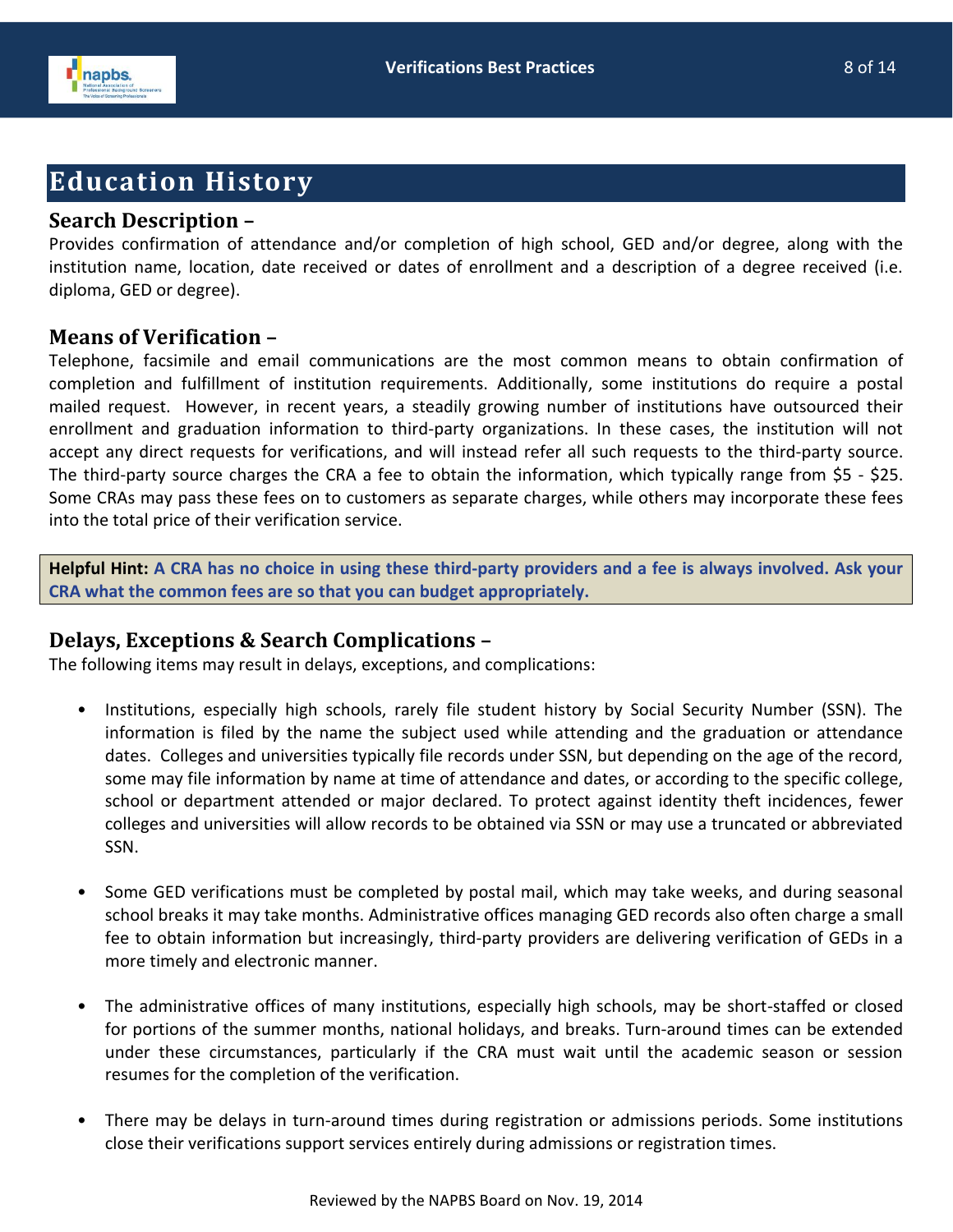

• Many institutions require a copy of a signed consent or release before providing the verification information to the CRA (or directly to you). A significant number of institutions will not accept an electronic consent and will require a copy of a "wet" signature.

**Helpful Hint: Some CRAs encourage clients to email, fax or upload (into the CRA's web-based system) a copy of the subject's signed release with every education verification requested. This will allow the CRA to reduce some delays and complete the search more efficiently, since they will not need to contact you for copies of signed consent forms when they are required. Find out if your CRA encourages this practice and how they would like these consent forms to be provided.**

**Helpful Hint: If your company uses electronic applications, you may still need to obtain a traditional signed consent from the subject in order to fulfill the requirement for "wet" signatures, when required.**

#### <span id="page-10-0"></span>**What about electronic signatures on applicant release authorization forms?**

Just as noted in the **Employment History Verification** section of this document, educational institutions may hesitate to respond when provided with an electronically signed release authorization. However, this hesitation does not make the signature any less valid. In 2000, the Electronic Signatures in Global and National Commerce Act (E-Sign Act) went into effect, which states that neither contracts nor signatures should be denied legal effect solely because they are in electronic form. In light of the E-Sign-Act, many disclosure and authorization forms today are signed electronically, and if they are in compliance with the Act, they should be accepted by past employers and educational institutions. However, with change there often comes resistance. For instance, some entities may initially refuse to accept an electronic signature altogether and debating the legitimacy of the signature with that individual or entity can cost precious time and delay an otherwise qualified job applicant's potential placement.

**Helpful Hint: To minimize the potential for this resistance, as well as educate outside entities as to the validity of electronic signatures, NAPBS has created a document titled "Letter to Third Party Requesting Acceptance of Electronic Signature" which can be found by clicking [here](https://www.napbs.com/members/committees/best_practices_committee.cfm) (login required). When verification requests are accompanied by electronically signed release/authorization forms and a customized copy of this letter, with or without your company's and the NAPBS logo, recipients that are otherwise unaware of, or uncomfortable with electronic signatures may be inclined to take the information in consideration and respond quickly to the request without questioning the signature's legitimacy.**

#### <span id="page-10-1"></span>**Minimum Education Verification Request Information Required –**

The following information is the minimum that should be provided to the CRA for a successful verification:

- Name used at graduation
- Dates attended and/or graduation date
- Clear indication of whether a GED, diploma or degree was earned, and what type. If GED, where was it obtained? (Some states require the name of the testing center in order to verify the GED.
- Name of institution, including city, state and campus

It is very common that the name the applicant used when attending the institution is required in verifying education attendance and/or graduation. This is especially true of high schools that do not file records by Social Security number.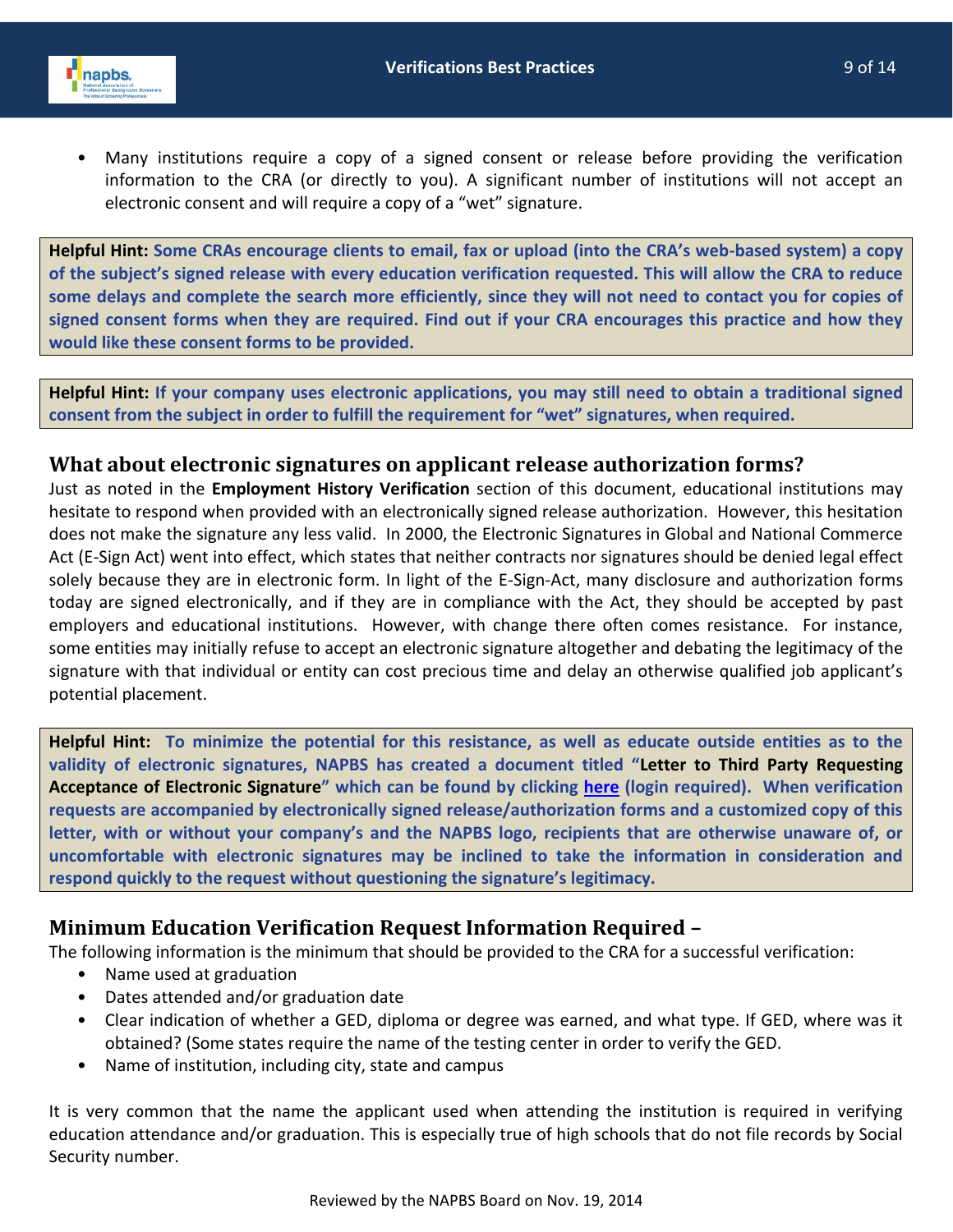

Dates of attendance or graduation dates are very important to provide to the CRA because the institution contacted may not file information under SSN. The dates of attendance and/or graduation will assist in determining the location of the records which may be archived, particularly if they are older. Many high schools will maintain recent records at the school and move them to their administrative offices after a few years. Also, remind applicants who have earned a General Education Degree (GED) rather than a diploma that they should clearly state this fact so the verification can be requested from the correct source. If a GED was obtained versus a diploma, it is usually necessary to know the institution the person attended to obtain the GED, since high schools rarely have GED information available. If a degree was obtained, it is helpful to know what type of degree.

The name of the institution is very important, but some institutions may have multiple campuses, even in the same city, and records are not always consolidated. The more specific the information provided up front, the easier it is for your CRA to verify the information provided in a timely manner and with limited follow up to you, the prospective employer.

## <span id="page-11-0"></span>**Professional and Personal Reference Interviews**

#### <span id="page-11-1"></span>**Search Description –**

Provides personal or professional reviews or ratings of prospective job applicants. References can include professional, personal, and trade references. Some CRAs may have standard questions used for reference purposes or maintain and utilize specific questions for particular industries. These questions are typically related to the individual's relevant skills, time management, disciplinary actions, character, work habits, and personal characteristics. Customized questions may be available from your CRA as well, which may or may not come at an additional fee.

#### <span id="page-11-2"></span>**Means of Verification –**

The CRA contacts the reference, typically by telephone, though email is increasingly being used. Questions can also be submitted via fax as well.

**Helpful Hints: Employers should thoroughly weigh the pros and cons of reference request formats that allow an individual to "reply back" (email, fax). Because they are not a "live" response, they can allow the contact to be more calculated or reserved in their response, or rewrite/delete a statement they otherwise would not be able to do during an at-the-time question over the phone. This format also removes the human element from the process, making it virtually impossible to interpret "tone" or demeanor, or to gage if the reference is truly an appropriate, knowledgeable, and valid contact.** 

#### <span id="page-11-3"></span>**Delays, Exceptions & Search Complications –**

The CRA is subject to the discretion and willingness of the reference to return communication and to go on record with opinions about another. Again, some employers will not allow employees to give personal or professional references about current or past employees. Further, some individuals will simply not return phone calls.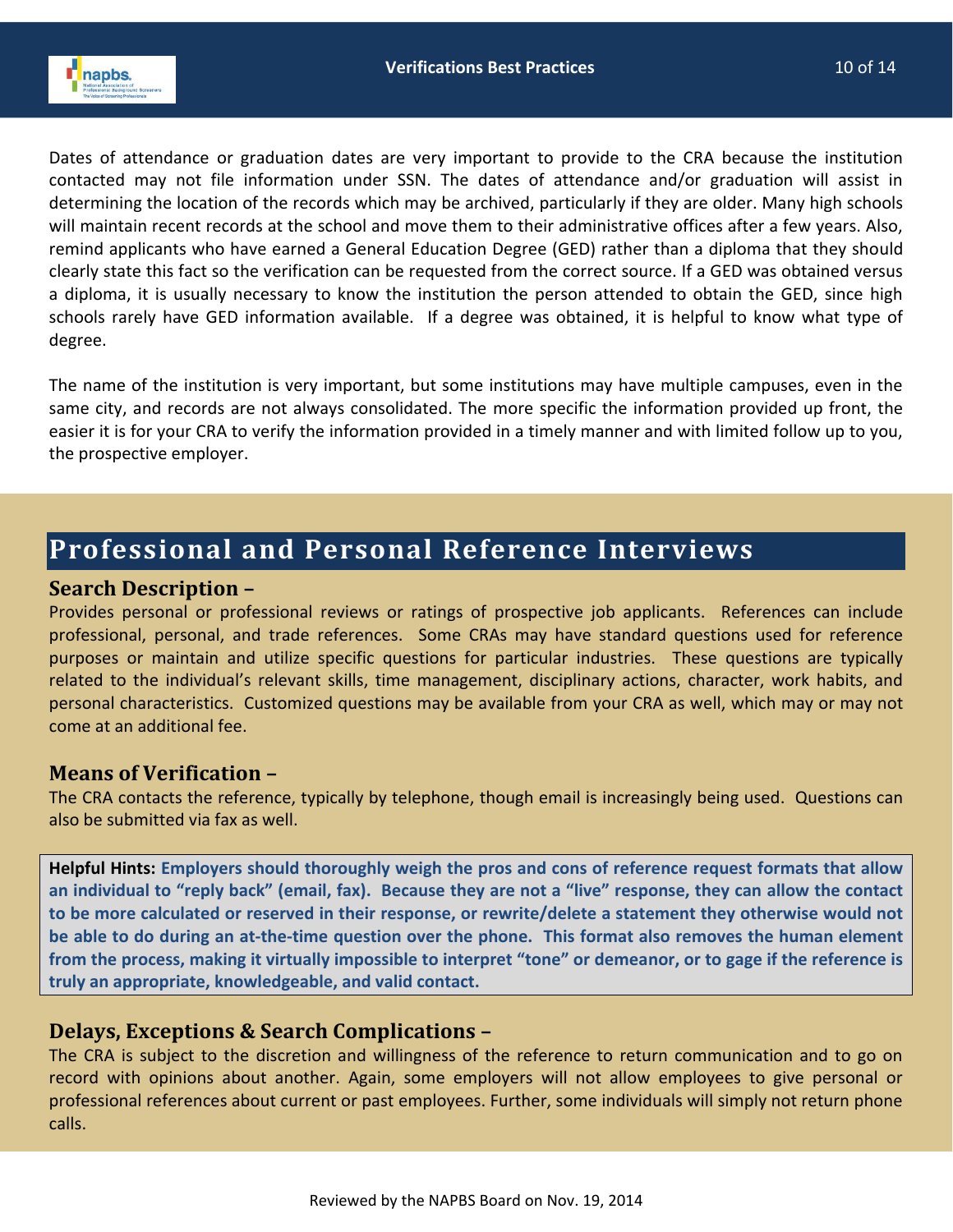

#### **Helpful Hints:**

- **Provide a daytime phone number for the reference if possible. This will increase the success rate of your reference checks by enabling the CRA to go right to the source during normal business hours.**
- **Instruct your applicants to notify their reference that the CRA will be contacting them. Familiarizing the reference with the CRA will help ensure a timely response.**

## <span id="page-12-0"></span>**Earned Credentials/Licenses**

#### <span id="page-12-1"></span>**Search Description –**

Provides verification of a license, certification and/or designation.

#### <span id="page-12-2"></span>**Means of Verification –**

The means of obtaining information varies greatly based on the issuing agency. Many state licenses are available electronically and provide date of issuance, license status (current, suspended, etc.), and expiration date (if applicable). They may also include any disciplinary actions and complaints filed against the licensee.

#### <span id="page-12-3"></span>**Delays, Exceptions & Search Complications –**

Certifying agencies vary greatly by state and industry, and their requirements for verifying a certification can also vary widely. These may include electronic access, telephone, email and U.S. Postal Mail. It is also common for Community Colleges to offer certificate programs, but they may not be the actual source for verification. Many times they partner with an outside organization (i.e. American Red Cross) and the outside organization will ultimately be responsible for housing and verifying the certificate.

On rare occasions, some verifying parties may require a copy of a signed consent or release before providing the verification information to the CRA (or directly to you). In these situations, the same scenarios laid out in **Employment** and **Education Verifications** can apply as they relate to signed consents.

**Helpful Hint: Some CRAs encourage clients to email, fax or upload (into the CRA's web-based system) a copy of the subject's signed release with every credential/license verification requested. This will allow the CRA to complete the search more quickly, since they will not need to contact you for copies of signed consents when they are required. Find out if your CRA encourages this practice and how they would like these consent forms sent to them.**

## <span id="page-12-4"></span>**Military Service**

#### <span id="page-12-5"></span>**Search Description –**

Provides verification of military service as well as discharge status.

#### <span id="page-12-6"></span>**Means of Verification –**